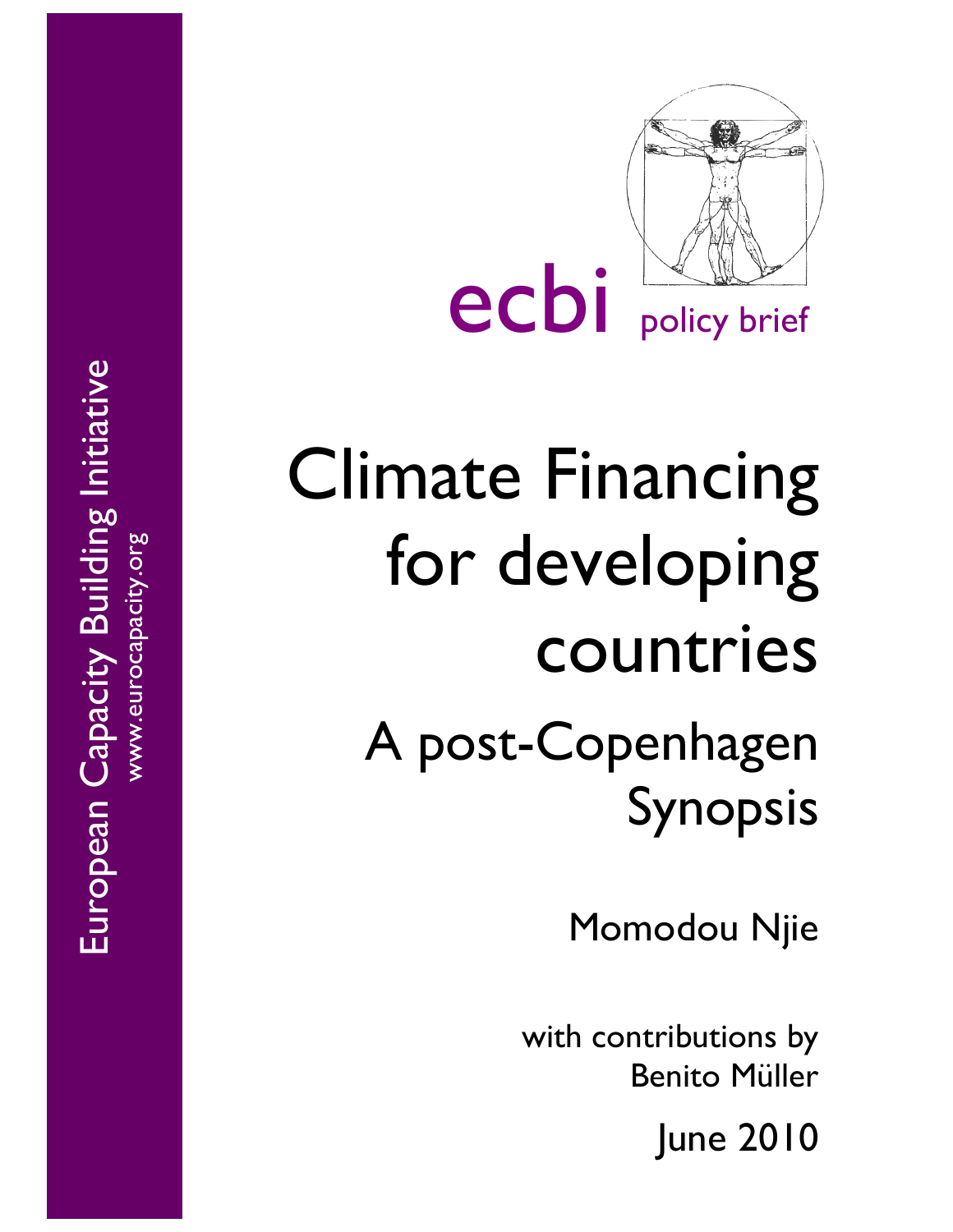The contents of this paper are the authors' sole responsibility. They do not necessarily represent the views of the European Capacity Building Initiative (ecbi) or any of its Members

All rights reserved. No part of this publication may be reproduced, stored in a retrieval system, or transmitted in any form or by any means, electronic, mechanical, photocopying, recording, or otherwise, without prior permission of the ecbi.

## **Acknowledgments:**

This work has been made possible through core funding support to the ecbi from the **UK Department for International Development.**

## **About the author and contributor:**

**Dr. Momodou Njie** is an independent scholar and scientist providing consulting services in environmental, natural resources, and risk management to public and private sector clients. He is a part-time lecturer in water supply and protection studies at the University of the Gambia, and advisor to leading Gambian IT Company, Unique Solutions. njaaye@hotmail.com

*Dr. Benito Müller* is Director, Energy & Environment, Oxford Institute for Energy Studies, a Recognised Independent Centre of the University of Oxford. He is also Managing Director, Oxford Climate Policy, where he directs the European Capacity Building Initiative (ecbi).

benito.mueller@philosophy.ox.ac.uk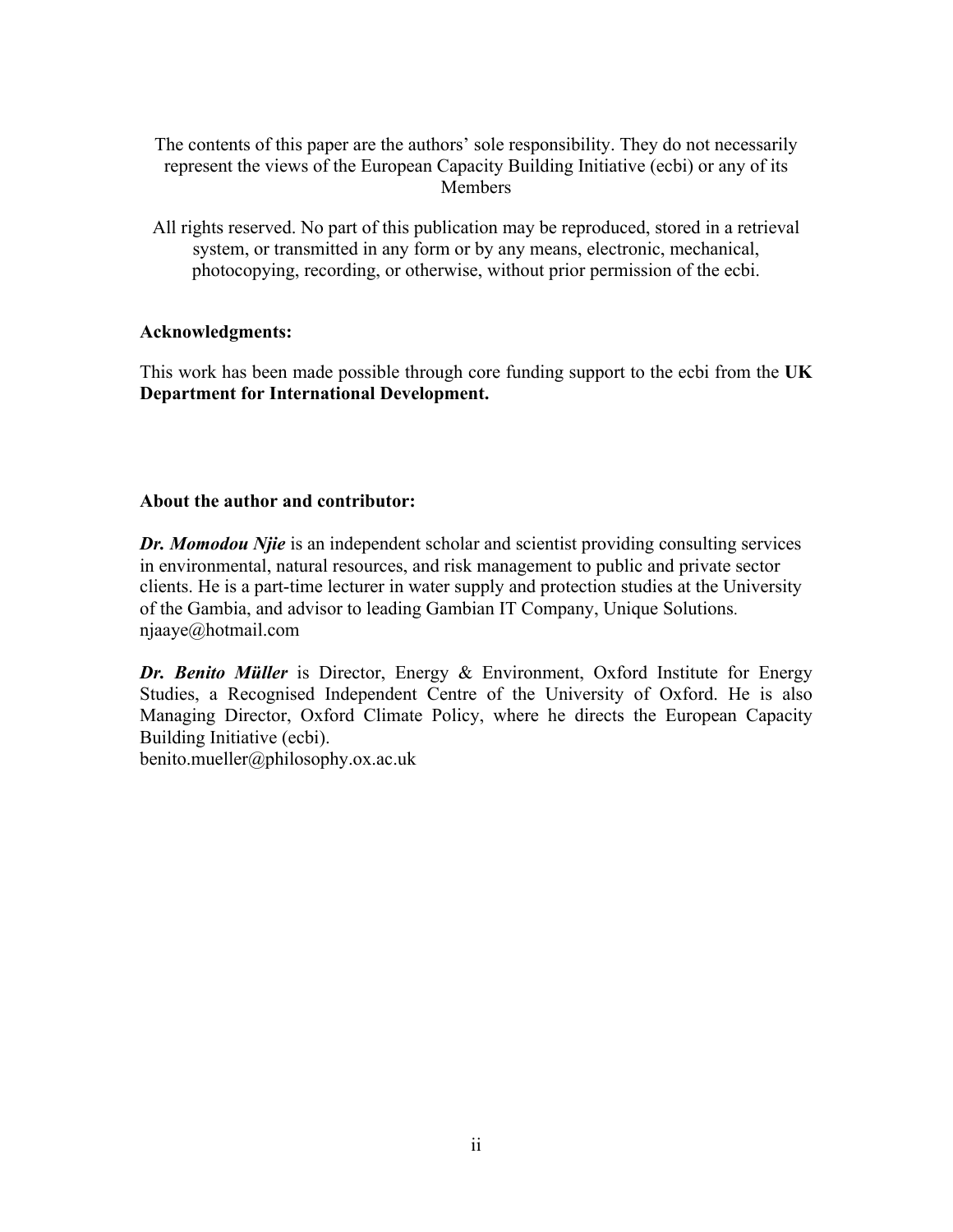# **Table of Content**

| 2.1 How much is needed to implement mitigation and adaptation actions? 3             |  |
|--------------------------------------------------------------------------------------|--|
|                                                                                      |  |
|                                                                                      |  |
|                                                                                      |  |
|                                                                                      |  |
| 3.2 What is the most suitable configuration of the UNFCCC financial mechanism?8      |  |
|                                                                                      |  |
| 3.3 How should financial resources be allocated between operating entities and major |  |
|                                                                                      |  |
|                                                                                      |  |
|                                                                                      |  |
|                                                                                      |  |
|                                                                                      |  |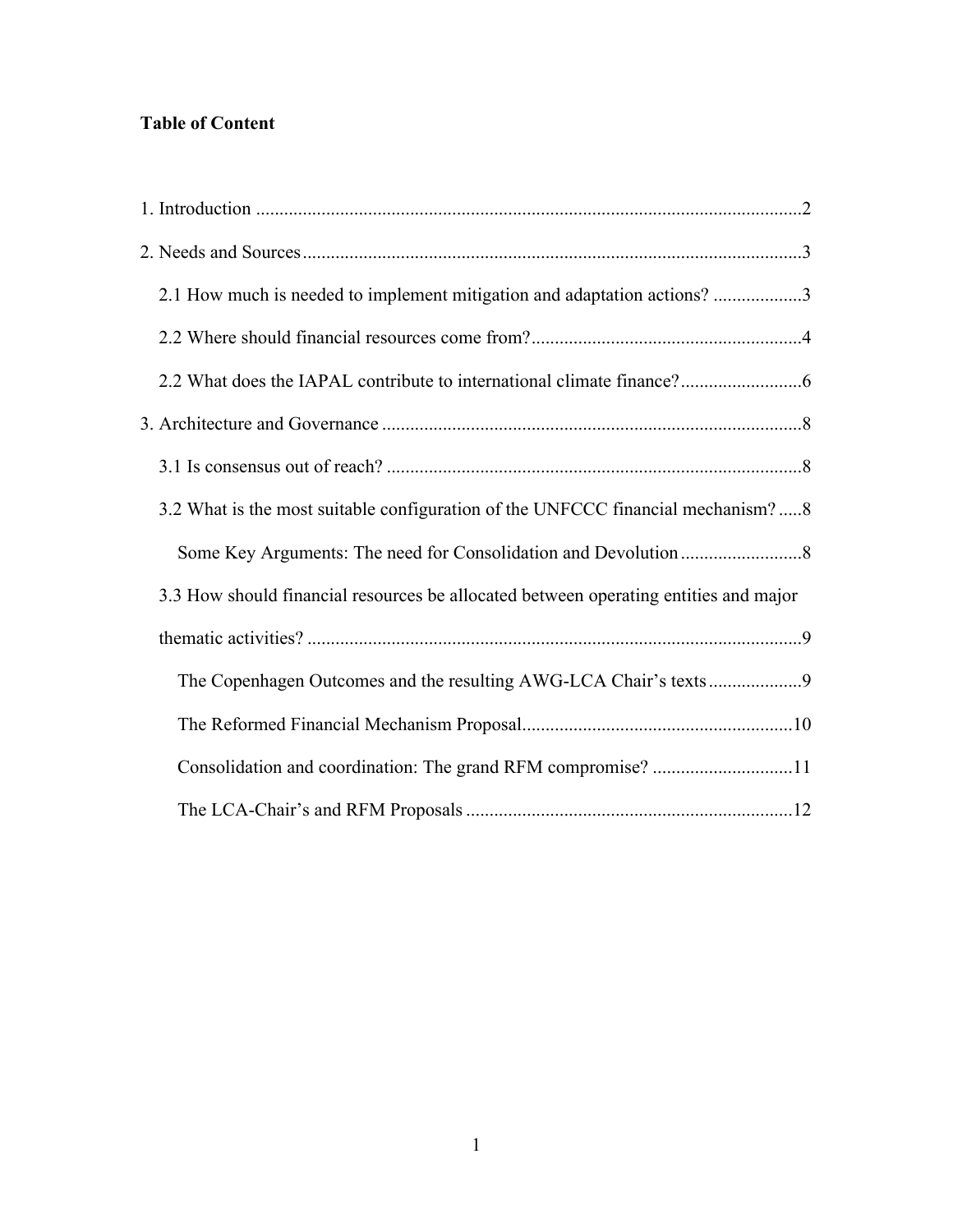# 1. Introduction

Climate change is not a scientific myth or a phenomenon occurring in the distant future. Expert assessments published every five or six years by the Intergovernmental Panel on Climate Change (IPCC) since 1990, and most recently in 2007, demonstrate that climate change is already with us.

In the past two decades, governments' response to the prospect of global and long-lasting climate change has taken the form of a universal treaty on climate change. In its Article 2, the 1992 United Nations framework Convention on Climate Change (UNFCCC) clearly states its ultimate objective and that of related legal instruments (*viz.* the Kyoto Protocol) as the: *"…stabilisation of greenhouse gas concentrations in the atmosphere at a level that would prevent dangerous anthropogenic interference with the climate system… within a time frame sufficient to allow ecosystems to adapt naturally to climate change, to ensure that food production is not threatened and to enable economic development to proceed in a sustainable manner."* 

In view of unrelenting carbon dioxide  $(CO<sub>2</sub>)$  and other greenhouse gas  $(GHG)$  emissions into the atmosphere in the last 150 years, the discourse, until recently, has been centred on what constitutes "dangerous anthropogenic interference with the climate system". Informed by work of the IPCC and independent research teams across the world, most governments espouse the conviction that stabilization of still-rising atmospheric GHG concentrations at 450 parts per million  $CO_2$ -equivalent (ppm  $CO_2$ -eq). in the long-term will result in an average global temperature increase of 2°C. However, latest research and earth system observations suggest that it would be more prudent to aim for a lower threshold motivating calls by drought-prone African countries and Small Island Developing States (SIDS) for a  $350$  ppm  $CO<sub>2</sub>$ -eq. stabilization level consistent with an average temperature rise of  $1.5^{\circ}$ C. Be as it may, achieving the ultimate objective of the UNFCCC requires a two-pronged global approach spearheaded by governments: 1) reduction of GHG emissions and enhancement of carbon sinks ("mitigation"); and 2) attenuation of current/emerging/anticipated impacts of climate change ("adaptation").

For developing countries, both actions signify reliance to varying degrees on external sources of climate finance. As opposed to official development assistance (ODA), climate finance draws on a wider array of sources including private investments. Whereas the multi-lateral climate change finance aims to achieve equitable outcomes based on specific disbursement criteria, ODA is often driven by foreign policy/geopolitical considerations of donor countries. Furthermore, the relative contribution of public and private sectors to financing mitigation and adaptation actions is often mired in circular debates. Notwithstanding, developed country Parties' legal obligations under the UNFCCC cannot be taken over by private sector entities. From the perspective of developing countries, as buttressed by principles of international environmental law, public/official sector contributions represent payments for an ecological debt owed by industrialized countries which are responsible for most of the build-up of GHG concentrations in the atmosphere.

This policy brief looks into the scale of financial resources needed to implement the UNFCCC, the potential contribution of different sources of climate finance featuring in the AWG-LCA negotiations, and options for a post-2012 climate finance architecture.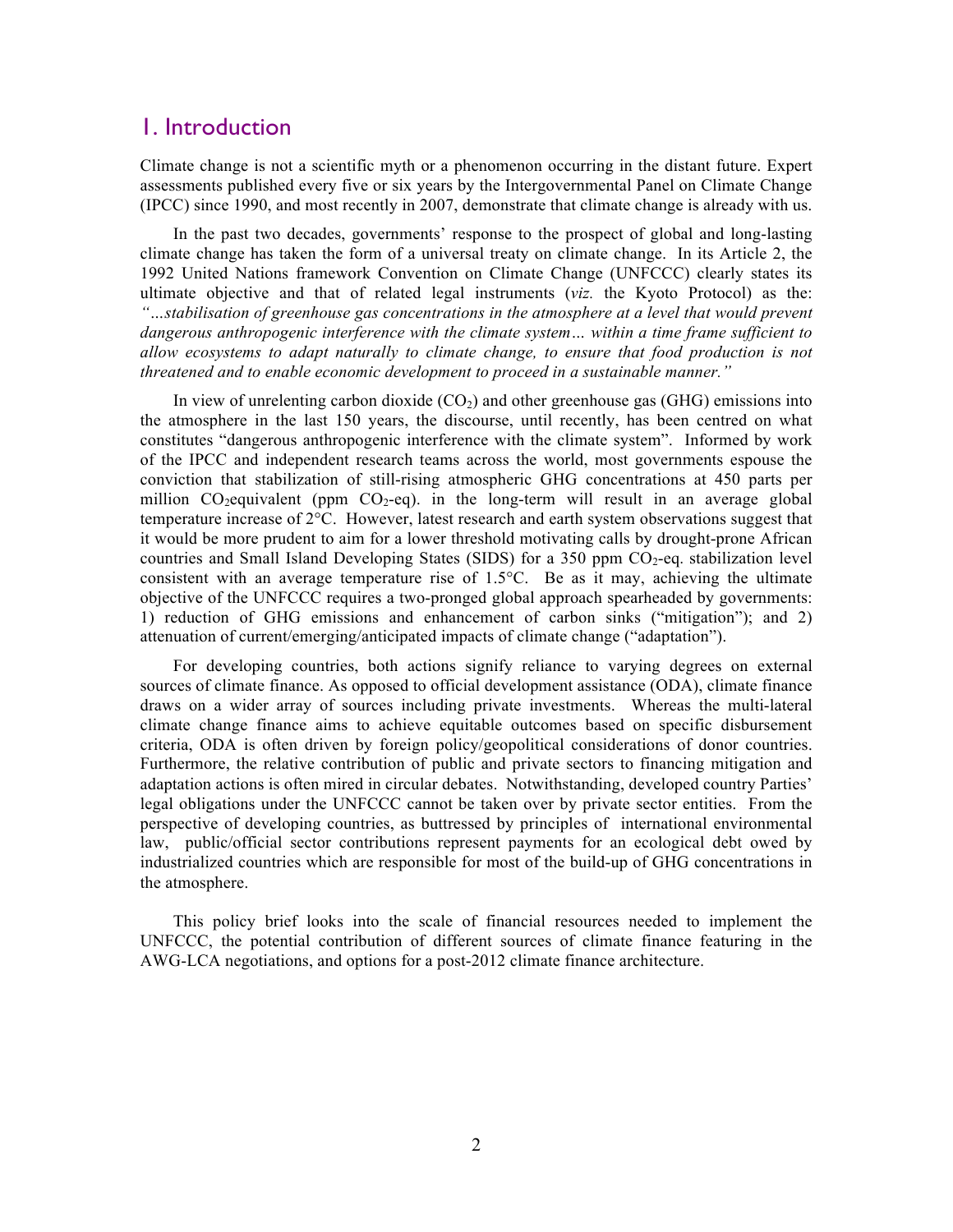# 2. Needs and Sources

## 2.1 How much is needed to implement mitigation and adaptation actions?

The implementation cost of climate policy at global and national level depends on multitudinous variables. In particular, costs are strongly correlated with the rate and timing of GHG emission reductions. Adaptation costs, which depend on measures undertaken to attenuate climate change impacts, also co-vary with the magnitude of climate change impacts, mainly driven by atmospheric GHG concentrations.

 A meta-analysis of relevant studies suggest that, in order to stabilize atmospheric GHG concentrations at 450ppm  $CO_2$ -eq. in the long term, around USD200 – 210 billion are required to meet an intermediate target of 45% reduction of GHG emissions (relative to 1990 levels) by 2030. Approximately USD77 billion from this amount would be required by developing countries to undertake mitigation actions.<sup>1</sup> Global costs of adaptation estimated at USD4 to 171 billion reflect uncertainties about climate change impacts and ripple effects, non-comparable scenarios and partial analyses of impact receptors.<sup>2</sup> According to the UNDP 2007/8 Human Development Report, which brings poverty reduction strategies and disaster preparedness costs into the costing framework, the cost of adaptation in developing countries is revised upwards to between USD86 – 109 billion, by 2030. Economic costs of mitigation lie between 0.25 and 1% global GDP, with values for developing countries at the lower end of this range. For adaptation, economic costs are forecast to be around 0.2% global GDP, no distinction being made between developed and developing countries.<sup>3</sup>

Concerning urgent and priority adaptation needs that have been articulated in Least Developed Countries (LDCs) national adaptation programmes of action (NAPAs), the Stern Review projects a total of USD1.3 billion. NAPA costing methodologies and costs as discussed elsewhere by the one of the authors suggest the upper bound of NAPA implementation to be around USD4.5 billion.<sup>4</sup>

Pending availability of robust country-level estimates of investments and financial flows (I&FF), one may argue that double-counting and disregard of adaptive learning could inflate reported costs of adaptation. On the other hand, selective sectoral analyses, and 'climate markup' based on low levels of investment buttress the argument that current estimates are probably on the lower side by a factor of two to three. Analysts invariably point out that published cost estimates for both mitigation and adaptation are indicative, and need updating at regular intervals

 $2$  Martin Parry, Nigel Arnell, Pam Berry, David Dodman, Samuel Fankhauser, Chris Hope, Sari Kovats, Robert Nicholls, David Satterthwaite, Richard Tiffin, Tim Wheeler (2009). *Assessing the Costs of Adaptation to Climate Change: A Review of the UNFCCC and Other Recent Estimates*, International Institute for Environment and Development and Grantham Institute for Climate Change, London

<sup>3</sup> Stern, N. (2006). *Stern Review: Economics of Climate Change*. Executive Summary. London: UK Treasury. Downloadable at URL: http://www.hm-treasury.gov.uk/d/Executive\_Summary.pdf

 $4$  Njie, M. (2008). Costing priority adaptation. A view from NAPAs. Paper presented at OECD Experts Workshop on Economics of Adaptation, Paris, 7 and 8 April 2008.

 $\frac{1}{1}$ <sup>1</sup> UNFCCC (2007). Report on the analysis of existing and potential investment and financial flows relevant to the development of an effective and appropriate international response to climate change, Vienna Dialogue, Working Paper #8. Downloadable at following URL.

http://unfccc.int/files/cooperation\_and\_support/financial\_mechanism/financial\_mechanism\_gef/application /pdf/dialogue\_working\_paper\_8.pdf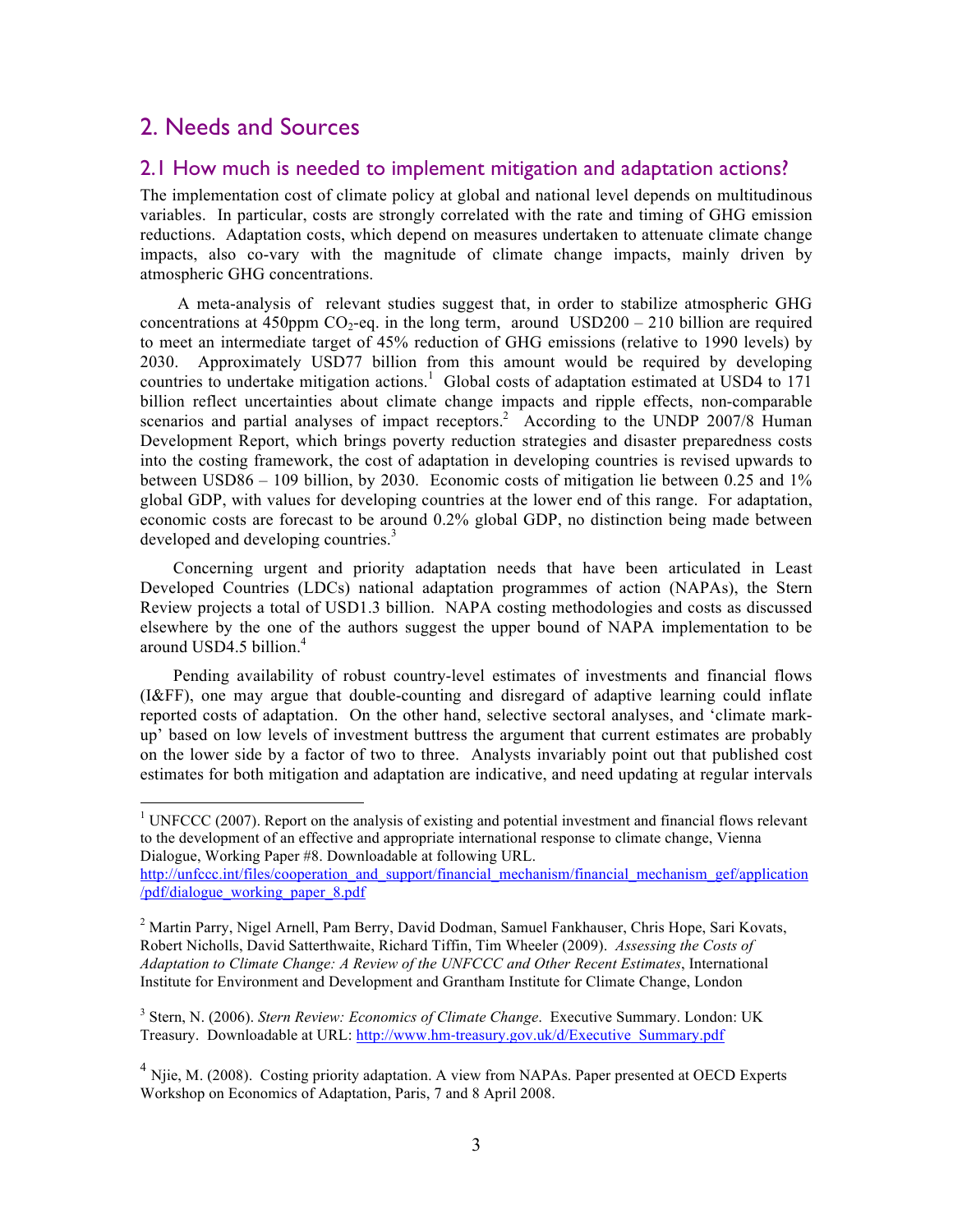as the future unfolds and relevant information on the science and economics of climate change becomes available.

### 2.2 Where should financial resources come from?

Consonant with the role of the modern state in promoting peaceful pursuit of sustainable livelihoods, and mediating quality-of-life improvements for its citizens, it is the responsibility of governments, within their respective capabilities, and through international solidarity, to mobilize financial and technical resources needed to address climate change challenges.

To put the issue in context, Articles 2 of the UNFCCC establishes the principle of differentiated responsibilities for tackling climate change and its impacts among Parties. Article 4.3 spells out developed country obligations to provide financial resources for developing country implementation of common responsibilities; and Article 4.4 further affirms the obligation of developed country Parties to "*to assist developing country Parties that are particularly vulnerable to the adverse effects of climate change in meeting costs of adaptation to those effects".*

From the foregoing, developing country Parties need to put in place policies that make public finance work towards building resilience to climate change, and incentivize private investments that support adaptation in vulnerable communities and mitigation generally, whilst maintaining economic growth and development. It is hard to gauge the scale of domestic revenue sources earmarked by developing countries for climate change actions. Tax revenue, debt repayments and budget prioritization are key variables in budget allocation decisions. Social transfers through workers' remittances are increasingly enhancing household assets/entitlement portfolios, thereby building resilience to climate shocks and extremes. External sources to draw upon to implement climate change actions include an array of international financial instruments and current/new developed country Party initiatives. As discussed in section 3, it is important for distributive justice to have a coordinated and transparent architecture governing financial flows. With the benefit of hindsight and experience, the essential attributes of external sources of finance contemplated are: additionality (separate from current ODA commitments), predictability, and sustainability. The use of 'adequacy' of sources as a judgment criterion however is too much to ask for, simply because individual sources are likely to fall short of funding needs, but provide substantial resources when pooled together.

In principle, all developing countries are entitled to funds generated under the financial mechanism of the UNFCCC. This has generated some unspoken discomfort with developed country Parties who want to see "major developing countries" take on a greater share of responsibilities for full and effective implementation of the UNFCCC. The precedent set by Brazil in not only waiving its drawing rights to adaptation funding but also pledging its contribution to an eventually agreed UNFCCC consolidated fund could help move negotiations on finance forward.

In the present circumstances, inflows of external capital and domestic resources are unlikely to match the financial resources needed to tackle causes and effects of climate change within developing country Parties' jurisdiction.

Under a post-2012 climate governance regime, a small portion of assigned amount units (AAU), or emission allowances, auctioned through an appropriate international institution could generate USD50 billion by the year 2015 for implementation of climate change policy based on a 450 ppm  $CO_2$ -eq. stabilization level. Auctioning the aviation sector's emissions allowances would generate between to USD8 – 28 billion, whilst USD11 – 37 billion would come from the maritime shipping sector. At comparable carbon prices, an international maritime emission reduction scheme (IMERS) based on a carbon levy on fuel used in international shipping that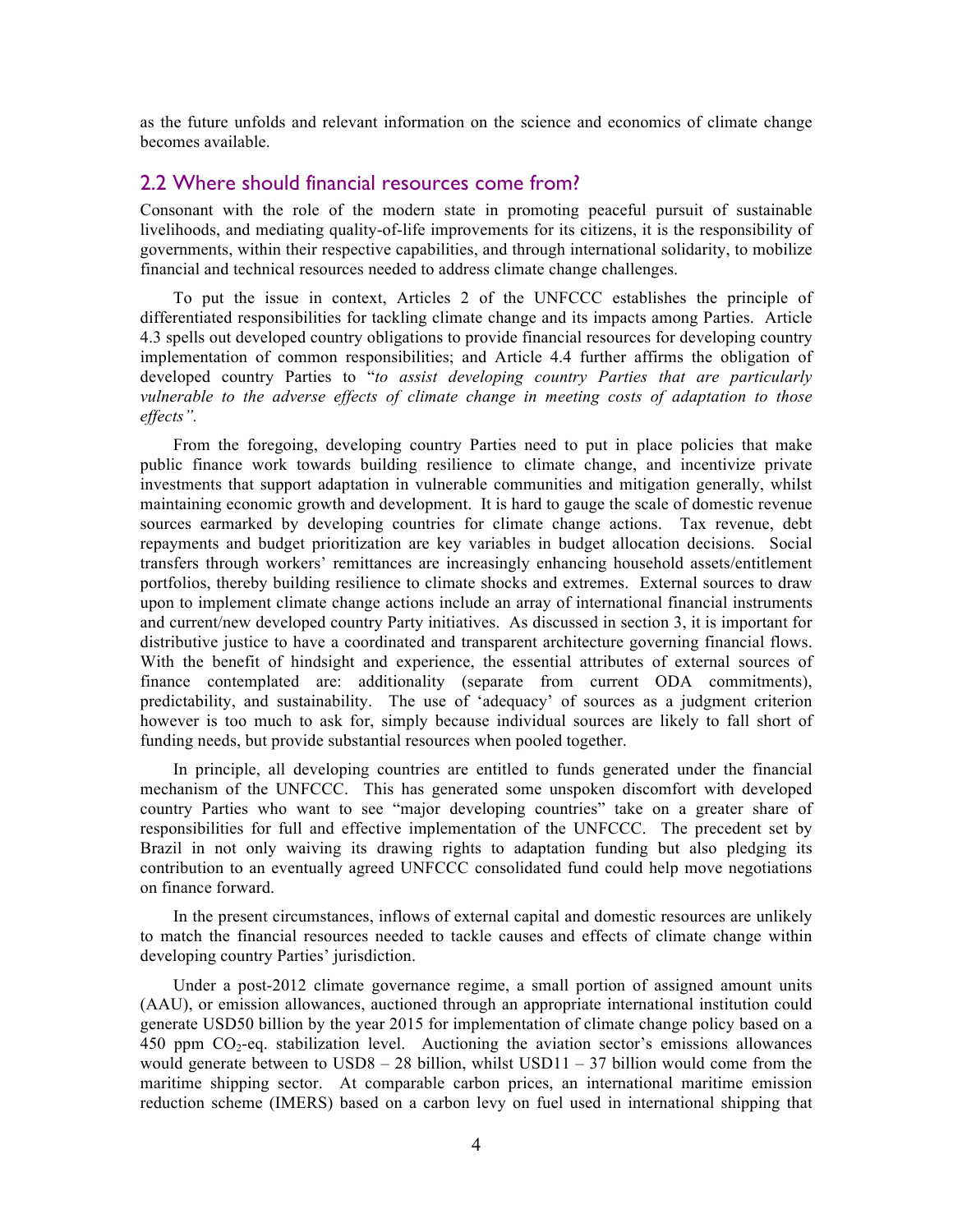takes national circumstances into consideration is expected to generate at least USD30 billion. A uniform global tax on  $CO<sub>2</sub>$  emissions, exempting LDCS, promises around USD48.5 billion per annum.<sup>5</sup> A global financial transactions tax scheme has the potential to generate at least USD100 billion per annum.<sup>6</sup> Top-up fees on international air tickets differentiated according to passenger class of travel is expected to generate USD8 – 10 billion per year. Penalties imposed on Parties for defaulting on their financial obligations could bring in some money but not much to the UNFCCC consolidated fund. If anything, penalties, like reputational losses, are more effective for dissuading potential defaulters than for raising revenue.

Assessed contributions of developed country Parties are proving to be a major stumbling block in climate finance negotiations. Developing and developed country Parties each argue their case for financial burden-sharing on the principle of "*common but differentiated responsibilities and respective capabilities*", making it extremely difficult to resolve the matter. If Parties are able to put aside differences of opinion/interpretation and take a panoramic view of climate finance landscape however, the authors believe there is a possibility of a breakthrough on this issue.

| <b>Budget variable</b>            | <b>Low Scenario</b> | <b>High Scenario</b> | Rosy* Copenhagen<br><b>Accord Regime</b> |
|-----------------------------------|---------------------|----------------------|------------------------------------------|
| <b>Turnover</b>                   |                     |                      |                                          |
| <b>Public Sector</b>              | 74                  | 185                  | $p \cdot 100$                            |
| Private Sector                    | 147                 | 205                  | $(1-p) \cdot 100$                        |
| <b>Total Turnover</b>             | 221                 | 390                  | 100                                      |
|                                   |                     |                      |                                          |
| <b>Expenditure</b>                |                     |                      |                                          |
| Mitigation                        | 200                 | 210                  | 200                                      |
| Adaptation                        | 86                  | 109                  | 86                                       |
| Total Expenditure                 | 286                 | 319                  | 286                                      |
|                                   |                     |                      |                                          |
| <b>Balance = Turnover –</b>       | $-65$               | 71                   | $-186$                                   |
| <b>Expenditure</b>                |                     |                      |                                          |
| (USD billion)                     |                     |                      |                                          |
| <b>Balance (% of Expenditure)</b> | $-22.7$             | 22.2                 | $-65.0$                                  |

**Table 1. Balance sheet of external climate finance for developing countries**

 Sources: Stern, 2006, UNFCCC, 2007; UNDP, 2008; Perry et. al, 2009, APF, 2009. • Mitigation and adaptation costs are kept at same levels as in the low cost scenario. The proportion p lying between 0 and 1  $(0 \le p \le 1)$  is not explicitly articulated in the "Copenhagen Accord", or in any other official document since this agreement was hammered out by a sub-group of the COP in December 2009.

 <sup>5</sup> <sup>5</sup> APF, 2009. Carbon Finance in Africa. Presented at a Special Session on Climate change, Addis Ababa, 3 September 2009.

 $6 \text{ USCAN}, 2010$ . Investing in the future: Options for climate finance the US can support. Issues Paper.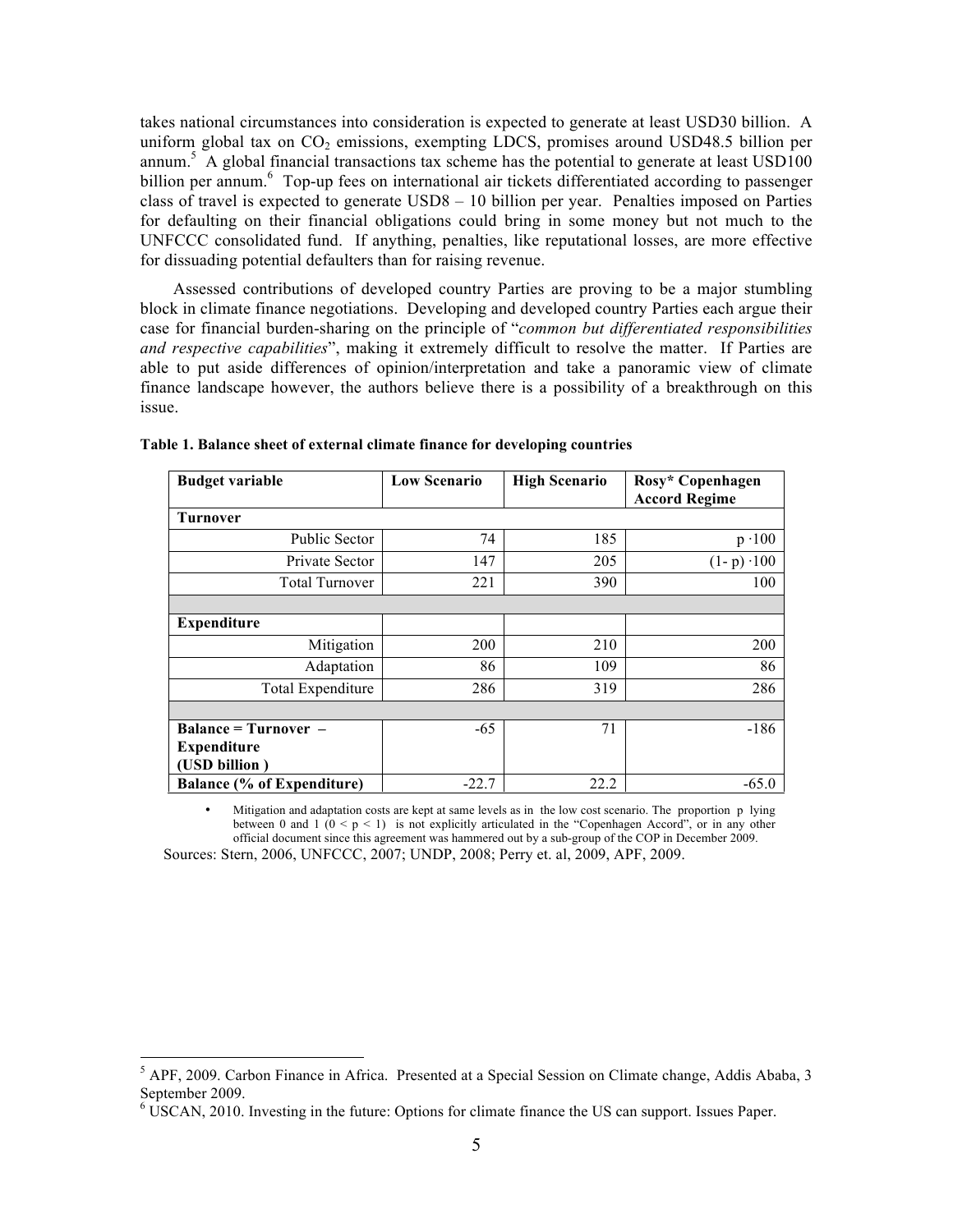#### **Table 2. Visual summary of external financial resources streams**

|                                              | Emissions trading/Cap and trade                  |                    |                    | International                  |                                                |                           |
|----------------------------------------------|--------------------------------------------------|--------------------|--------------------|--------------------------------|------------------------------------------------|---------------------------|
| Financial<br>instrument                      | AAUs<br>(excluding)<br>aviation and<br>shipping) | AAUs<br>(Aviation) | AAUs<br>(Shipping) | Air<br>Passenger<br>Adaptation | Financial<br>Transactions<br>Tax (FTT)         | Assessed<br>contributions |
|                                              |                                                  |                    | <b>IMERS</b>       | Levy<br>(IAPAL)                |                                                |                           |
|                                              | Carbon tax                                       |                    |                    |                                |                                                |                           |
| Market segment                               | Carbon trading                                   |                    |                    | International<br>air travel    | Financial<br>trading and<br>money<br>transfers | None                      |
| <b>Expected</b><br>turnover (USD<br>billion) | $39 - 95$                                        |                    |                    | $8 - 10$                       | 100                                            | 185                       |
| Private sector<br><b>Source</b>              |                                                  |                    |                    | Public sector                  |                                                |                           |

Additional earmarked ODA equivalent to 0.5% of developed country Parties' GDP could provide USD185 billion per annum. Put in its historical context, these resource transfers may be too much to expect, but are fully consistent with the resources that need to be mobilized for implementation of global mitigation and adaptation actions under the aegis of the UNFCCC. Affordability is not an issue because developed country Parties' stand to reap hundreds of billions of US dollars from domestic cap and trade schemes.

It is important to note that revenues generated through alternative financial instruments such as a global tax on  $CO<sub>2</sub>$  emissions on one hand, and cap and trade schemes on the other, are not additive. Many economists believe that taxes are a better way of reducing GHG emissions compared to emissions trading, but greater flexibility, promises of higher return, and political acceptability of the latter are difficult to ignore. It is self-evident that developed countries' commitments under the 'Copenhagen Accord' (CA) to mobilize USD100 billion per annum from public and private sources, by 2020, do not respond to the financial needs of developing countries. Surprisingly, the CA does not even acknowledge the full potential of markets despite all the available evidence.

Based on financial resource estimates compiled, markets are expected to generate 46 to 72% of financial resources needed for implementation of global climate change policy. In this regard, stability of carbon prices would be crucial for meeting revenue targets. Proposals to increase the share of proceeds from the clean development mechanism (CDM), or expand the principle to other flexible mechanisms under the Kyoto Protocol, are generally opposed by country Parties hosting projects. These Parties argue that higher levies would create market disincentives for investors. In the final analysis, core funding for climate change actions should come from assessed contributions and financial instruments that promise increased turnover in the longerterm.

## 2.2 What does the IAPAL contribute to international climate finance?

Desirable attributes of climate finance sources frequently recalled in negotiations and recent publications on the subject include: novelty, additionality, predictability, sustainability, and adequacy. This is all well except that Parties have not defined or agreed on (measurable) criteria that allow them to evaluate the comparative merits of individual proposals. Notwithstanding, the International Air Passenger Adaptation Levy (IAPAL) possesses all requisite attributes, and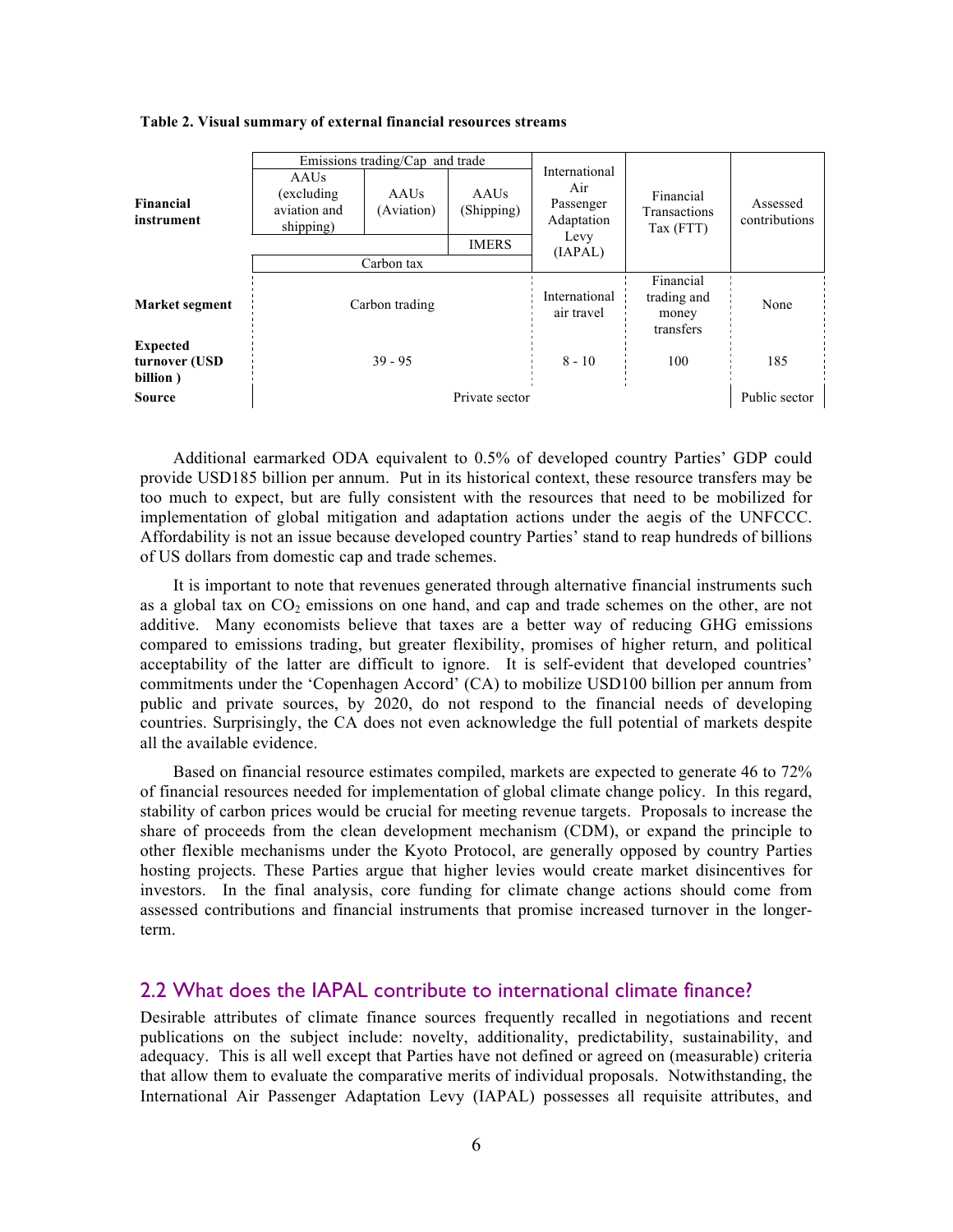medium to high political acceptability as well. To put matters into context, collection of USD8 - 10 billion per annum, but notably in the first year of the IAPAL becoming operational, is sufficient to fund the LDC NAPAs and Work Programme. Notably, IAPAL is not sensitive to fluctuations not to say volatility of carbon prices.

Besides contributing 4 – 7% to resources generated through market-based instruments, IAPAL's main strengths and selling points are its reliability and future potential in terms of resource generation, collection efficiency, and ease of integration into an measurement, reporting and verification (MRV) mechanism.

Ultimately, the (larger share of) climate change policy implementation costs will be borne by households. IAPAL elegantly brings this fact out in its articulation of the link between air travel (pressure), climate change (impact), and adaptation funding (response), and targeting of individuals/households based on their ability to pay for the impacts of air travel emissions.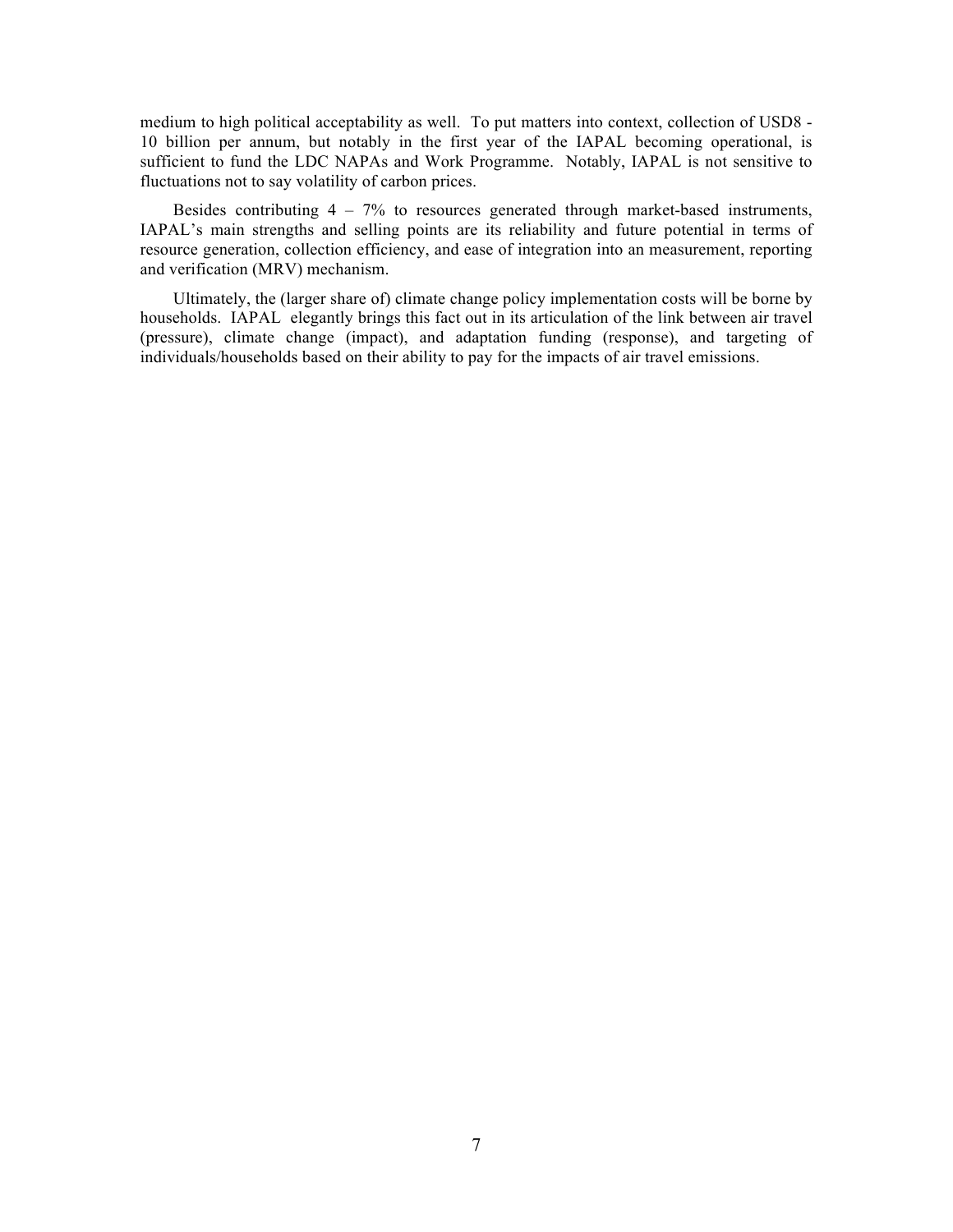# 3. Architecture and Governance

## 3.1 Is consensus out of reach?

Probably the biggest obstacle to reaching a consensus on the architecture of international climate finance for developing countries is the disagreement over who should be in control of the international financial flows to pay for climate change activities in developing countries. Many industrialized countries hold the view that financial flows should largely be directed through the private sector, with market forces controlling the flows. Public sector funding is viewed as akin to ODA, that is, it is seen as the provision of grant or concessional loans. As such, it is assumed that the provider of the funds should have the control over who gets the money and for what purpose. The architectural paradigm is that of bilateral ODA flows with some consolidation in international financial institutions where the donors have control for a number of reasons, not least the threat of non-replenishment. Given the emphasis on private sector finance and bilateral flows, the system is highly fragmented and as such seen to be in need of some form of coordination, mostly in the form of some registry or matching facility.

By contrast, many developing countries see climate change finance in general, and adaptation finance in particular, as a restitution for costs imposed by industrialized countries. As such climate change finance is taken to represent compensatory transfers and the view is that recipients should be in control of the flows. The view is also that the best way to exercise this control is through full consolidation of international funding streams under the financial mechanism.

This Section tries to put forward some ideas on how this divide in opinion might be bridged through reform of the UNFCCC Financial Mechanism.

## 3.2 What is the most suitable configuration of the UNFCCC financial mechanism?

At the conclusion of the Ministerial Climate Dialogue held recently Petersberg<sup>7</sup>, the Co-Chairs' Summary reported that "Striking a balance between a centralized and decentralized governance structure was regarded as a promising way forward." This section presents some of the key arguments for reform/re-alignment of the UNFCCC financial mechanism, and summarizes a reform proposal that is meant to strike this balance.

#### Some Key Arguments: The need for Consolidation and Devolution

Two key functions of any international climate finance regime are ensuring (i) sufficient *distributive justice* concerning not only the sharing of *payment obligations* but also of *payment entitlements*, and (ii) that there is *no unacceptable imbalance* in payments for the different thematic purposes (mitigation, adaptation, technology transfer, etc.).

Just as it is not possible to achieve similar ends domestically without a central fiscal budget (consolidated fund), this requires a degree of *consolidation* of international funding streams. 'Consolidation', however, must not be confused with centralization, in particular if the latter is interpreted as referring to *funding decisions* in the sense of decisions needed to approve activities (projects/programmes).

International funding streams can be consolidated without centralizing funding decisions, by devolving these funding decisions to the (recipient) country level, as envisaged not only in the

 <sup>7</sup> 2-4 May 2010, Bonn, Germany. www.bmu.de/english/petersberg\_conference/doc/45916.php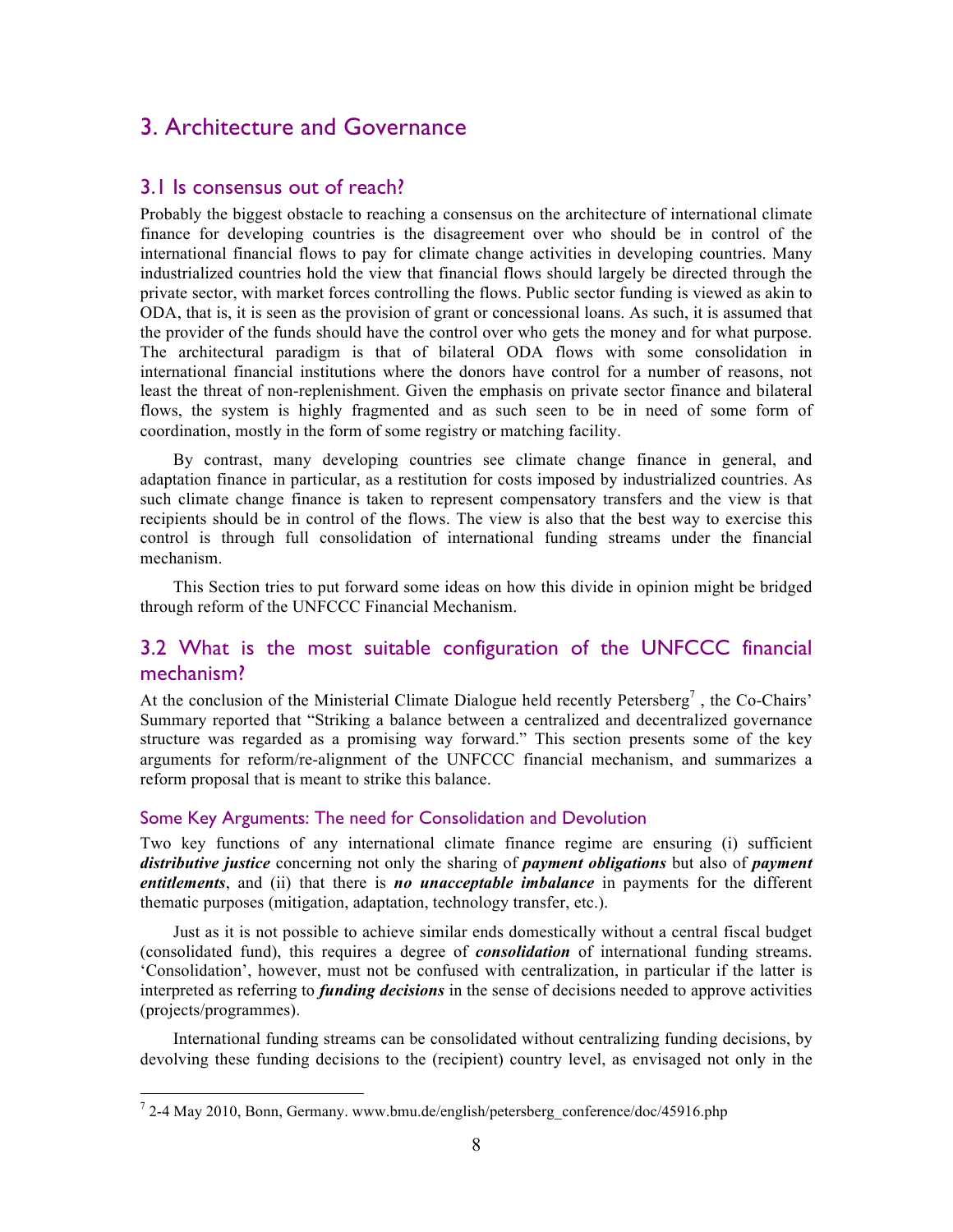RFM proposal (see below) but also in proposals put forward by India and the UK. There are at least two important *arguments for devolution*.

- (i) It has been estimated that the management of the funding cycle (call, appraisal and approval of project proposals, and monitoring of activities) for the sort of annual throughput envisaged in the Copenhagen Accord alone (USD50 billion per annum) would take between 10 and 25 thousand administrative personnel, $8$  and it is doubtful whether one would wish to have them as part of a centralized international institution, whether existing or new.
- (ii) One of the mantras of climate change finance for developing countries is that it needs to be 'mainstreamed' into developing country policies. It stands to reason that this is more likely to happen if the relevant policy makers are actually involved in the funding decisions.

In short, there are good reasons for arguing that the international climate finance system must have a significant degree of consolidation of international financial flows coupled with devolution of funding decision to the recipient countries. But it would be unrealistic to think that fragmented (bilateral) funding activities would disappear from the climate finance landscape, thus requiring some specific management tools, usually referred to in terms of 'coordination' and 'verification.' The next section discusses a proposal which would accommodate all of these features.

## 3.3 How should financial resources be allocated between operating entities and major thematic activities?<sup>9</sup>

## The Copenhagen Outcomes and the resulting AWG-LCA Chair's texts**<sup>10</sup>**

The Copenhagen Climate Conference (COP/CMP/Summit) had two substantive 'outcomes': the Decision to continue the work of the twin Ad-hoc Working Groups (with the draft decisions by the respective Chairs) and the 'Copenhagen Accord' (CA).

The CA consists of 12 paragraphs concerning mitigation, finance, technology transfer, and adaptation, with a clear focus on mitigation and finance. The issue of finance is treated in a several places in the Accord. The key language, however, is to be found in three consecutive paragraphs, creating a *Copenhagen Green Climate Fund* (CGCF), a *High-level Panel* on potential sources of revenue, and *'collective' commitments* to provide fast-start funding of (on average) USD 10 billion annually for the period of 2010–12, rising to USD100 billion annually by 2020 (around half of which from the public sector<sup>11</sup>).

The proposal of a CGCF raises at least three important questions: Is it meant to manage the faststart money, is it intended to manage the mentioned *significant portion* of the medium term

Based on 0.2 (0.5) employees per \$ million annual throughput of the Multilateral and Global Funds (World Bank Group).<br>This Section is based on Benito Müller, The Reformed Financial Mechanism of the UNFCCC Part II.

The Question of Oversight: Post Copenhagen Synthesis Report, Oxford Institute for Energy Studies, EV52, April 2010. <sup>10</sup> For more on the Copenhagen Accord, and on its role in the future negotiations, see Benito Müller,

*Copenhagen 2009: Failure or final wake-up call for our leaders?,* Oxford Institute for Energy Studies,

EV49, February 2010.<br><sup>11</sup> While the proportion of private versus public sector funds is not explicitly stated in the CA, the 50-50 assumption stems from the original proposal made by UK Prime Minister Gordon Brown.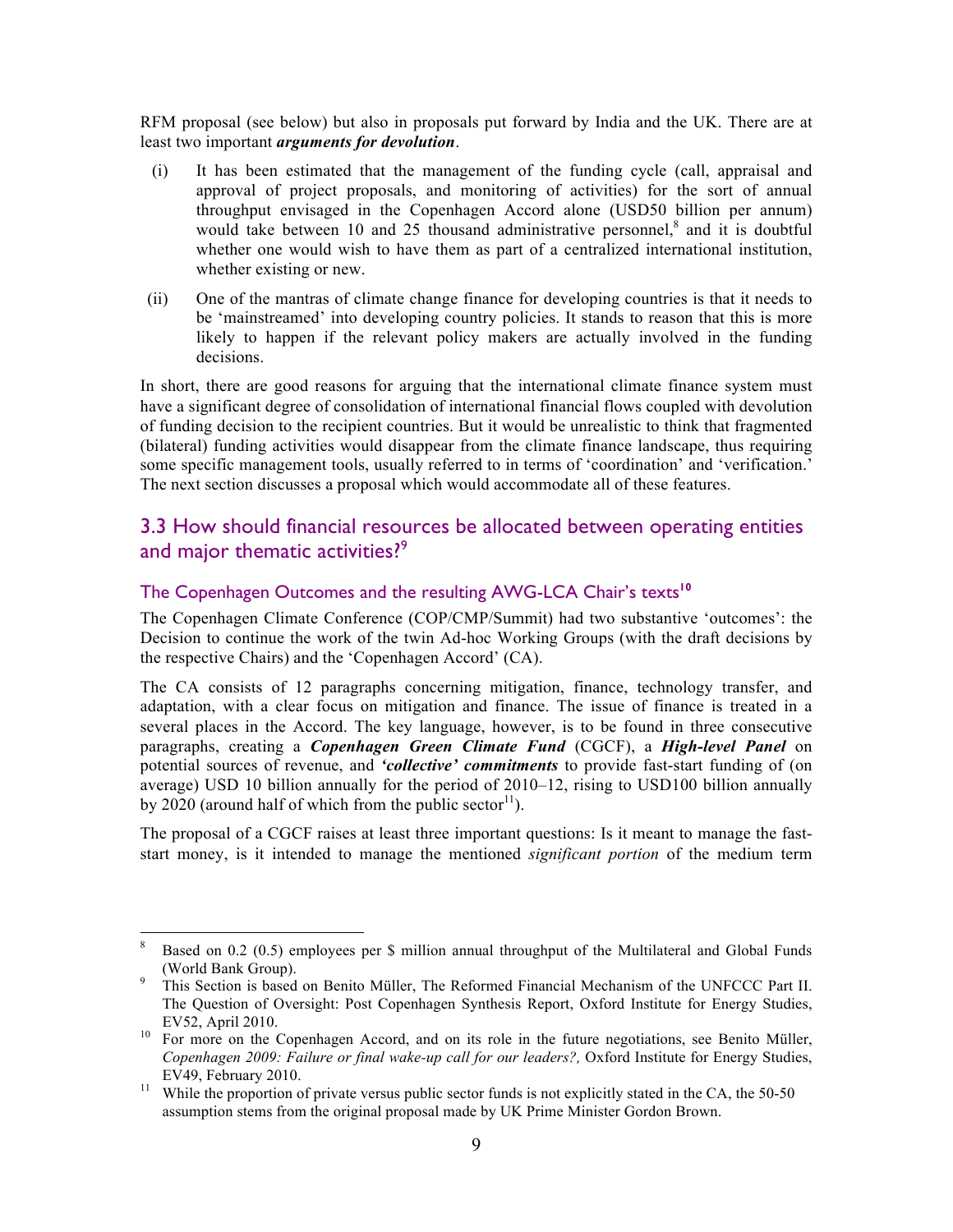funding?, and how does it relate to the *Climate Fund/Facility* that is to be established according to the draft AWG-LCA finance decision?<sup>12</sup>

At the first post-Copenhagen UNFCCC meeting (April 2010 in Bonn), Margaret Mukahanana the new Chair of the AWG-LCA was charged with drafting a text that amalgamates these outcomes to facilitate the forthcoming LCA negotiations. As concerns governance and architecture of climate finance, the new Chair's text essentially uses the previous Chair's draft Copenhagen decision, with the one important change, namely to give a proper name to the former 'Climate Fund/Facility'<sup>13</sup>

### THE FINANCE BOARD (FB) AND THE COPENHAGEN GREEN CLIMATE FUND (CGCF)

According to this draft text, the FB of the Financial Mechanism (FM) shall be *under the guidance of and be accountable to the COP*. It shall be serviced by a secretariat. Following Article 11.2 of the Convention, it shall have a *balanced and equitable representation* of Parties and a transparent system of governance. Its remit is roughly:

- (a) assess the needs for, and sources and flows of international climate change finance, and recommend a balanced allocation across thematic areas;
- (b) recommend provisions for keeping track of the support provided to developing countries;
- (c) to provide guidance/assistance and ensure accountability of the operating entities of the FM, and review their operating modalities;
- (d) to assist in matching financial support with needs.

The CGCF, in turn, is to be established as an *operating entity* of the FM. It shall governed by a Board with an equitable and balanced representation and be serviced by a secretariat. It may establish specialized funding windows.

The LCA Chair's draft text reflects quite closely the set up envisaged under the latest (Mark II) version of the Reformed Financial Mechanism proposal (see below), except for the fact that (i) coordination is outsourced to other operating entities, and (ii) that the 'main' operating entity is meant to operate the system of throughput resource disbursement to devolved national funding entities. The fact that no mention is made of this sort of resource throughput is probably the greatest lacuna in the LCA Chair's text.

## The Reformed Financial Mechanism Proposal

The architecture of the Reformed Financial Mechanism proposal (see Figure #) combines the principles of international consolidation and devolved decentralization with the needs to provide a degree of coordination and oversight for traditional fragmented funding.

The *Climate Facility* proposed in the initial AWG-LCA text is given the task of disbursing/allocating funds collected from the consolidated international funding streams to *National Funding Entities*, which are in charge of project/programme approval/funding. The disbursement is in accordance with a number of simple (rule or performance based) disbursement criteria.

Since some countries may not have the capacity to immediately take part in such disbursements, and some actions – possibly certain technology transfer and capacity building activities – do not lend themselves to an in-country devolution, the RFM also envisages *further operating entities* which, in contrast to the Climate Facility, are to be involved in the international funding of

<sup>&</sup>lt;sup>12</sup> FCCC/AWGLCA/2009/L.7/Add.2/Rev.1.<br><sup>13</sup> UNFCCC, "Text to facilitate negotiations among Parties: Note by the Chair", FCCC/AWGLCA/2010/6, 17 May 2010, pp.12-4.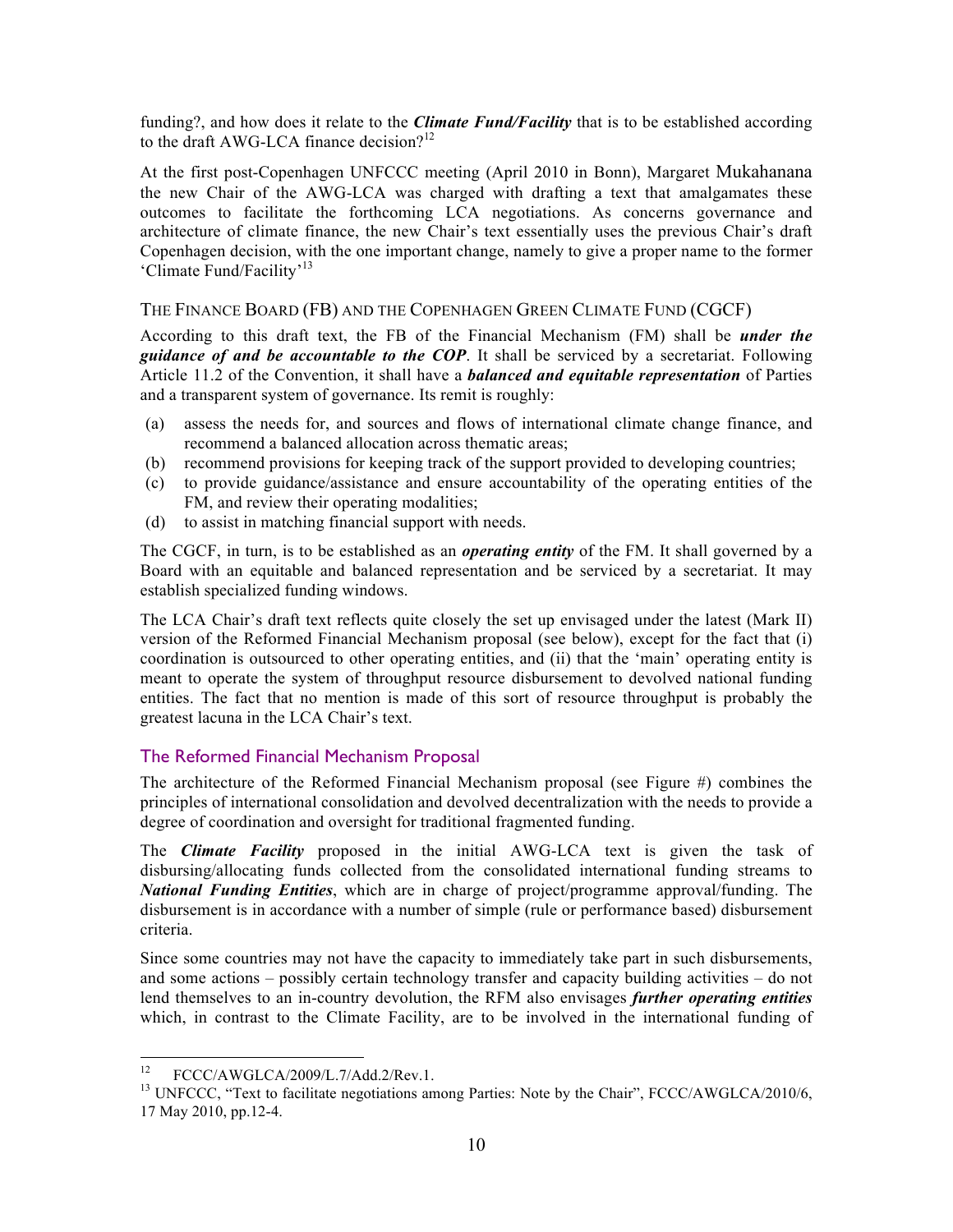activities. As there are two 'existing entities' that currently have the status of being *an operating entity* under the current international climate change regime – the *Adaptation Fund Board* (AFB) under the authority of the COP/MOP, and the *Global Environment Facility* (GEF) under the guidance of the COP − it might therefore make political sense to retain them as *Adaptation Funding Entity* and *Mitigation Funding Entity*, respectively.14

## Consolidation and coordination: The grand RFM compromise?

There is a broad recognition that the current system is not fit to manage the required financial



<sup>&</sup>lt;sup>14</sup> This comes out of the idea that they would also cover funding for technology transfer and capacity building in their themes.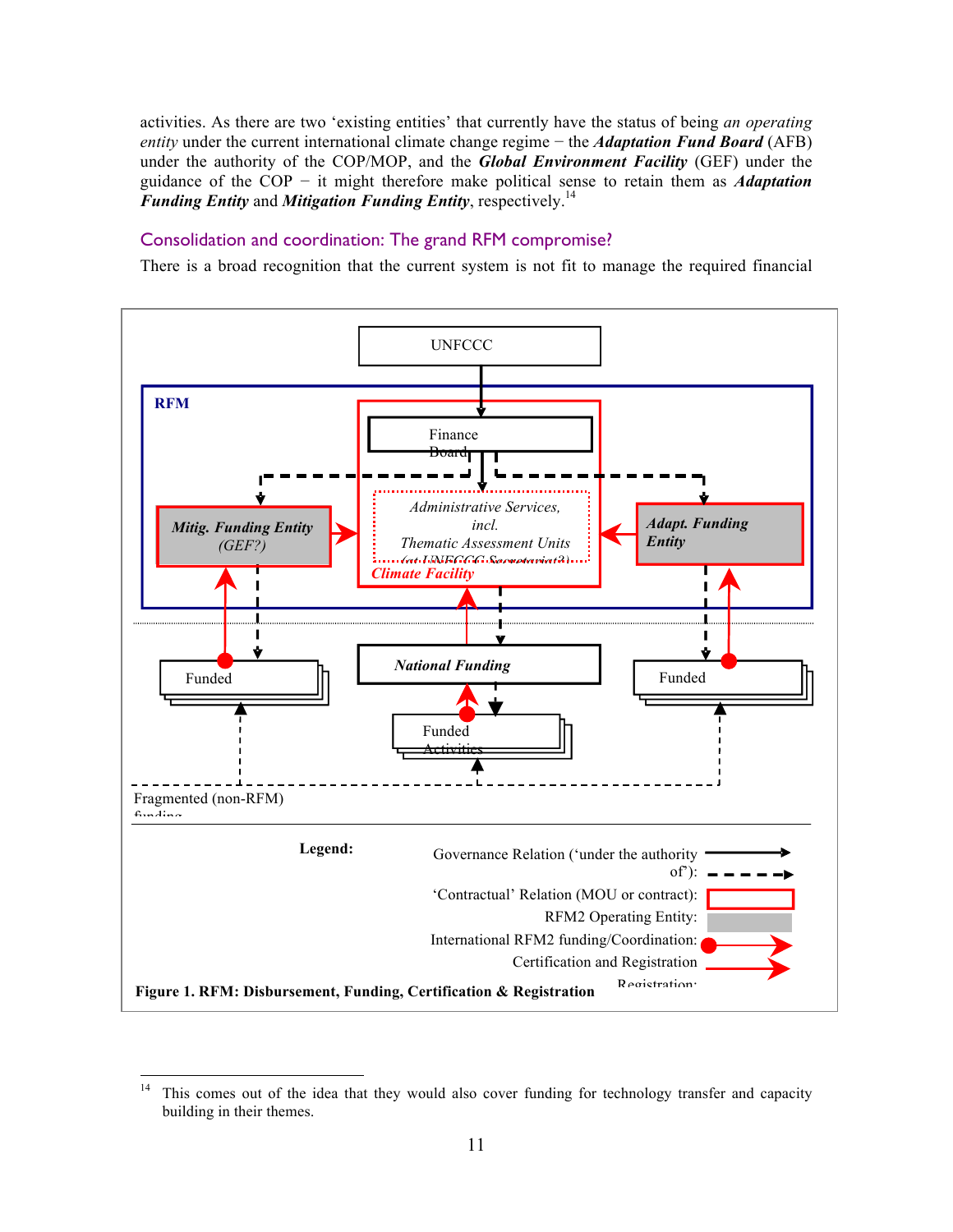transfers, but opinion on how this is to be remedied roughly divides into two camps:<sup>15</sup>

**The 'Consolidation Camp'.** At one end of the spectrum, there are those (mainly from developing countries) who believe that coordination through existing institutions will not remedy current shortcomings, and instead call for reform of the *consolidation of funding* under the UNFCCC financial mechanism, to be managed by a *new operating entity*.

**The 'Coordination Camp'.** At the other end of the spectrum, there are those (mostly from developed countries) who believe that what is needed is *enhanced coordination* through *existing institutions* (possibly reformed to become *fit for purpose*). This side rejects both the need for new institutions and for consolidating funding streams.

The proposal coming out of the AWG-LCA negotiations for a Finance Board allocating consolidated across thematic areas and operating entities, matching financial support with needs, and coordinating global climate change financing, elegantly bridges the positions of the two camps.

Probably the best worked out proposal of for a coordinating 'one-stop information exchange and matchmaking' system would operate is the *Climate Registry Model* proposed in Reed *et al.,*   $(2009).^{16}$ 

In that model, an *Adaptation Board* and a *Mitigation/Technology Transfer (TT) Board* are to operate an *Adaptation Registry* and a *Mitigation/TT Registry*, respectively. An *Operating Body*, in turn, is meant (*i*) to oversee these two Boards, (*ii*) to set standards, (*iii*) to manage COPmandated funds and (*iv*) to report to the COP.

*In setting up new boards for all disbursement windows, Parties could consider using the recently created Adaptation Fund Board to serve as the Adaptation Board. In equal measure, Parties could consider reforming the Clean Development Mechanism Executive Board or reforming the GEF* [Global Environment Facility] *to become the Mitigation/TT Board.*

*One of the key functions of the Finance Board is to expedite, through the public pooling and sharing of information, the matching of needs of country governments and the availability of financial resources and products offered by financing institutions. …the Climate Registry serves as an international bulletin board that lists developing country programs and projects.*

In the light of these institutional suggestions for the Climate Registry 'enhanced coordination' model, the proposed institutional architecture of the RFM model will fit perfectly with the Climate Registry ideas, with the Finance Board performing the role of the 'Operating Body', and the two other operating entities taking on the role of the two Boards, operating the two thematic registries.

#### The LCA-Chair's and RFM Proposals

Apart from the elements related to a throughput disbursement facility and the assignment of coordinating functions, the recent LCA-Chair's text differs from RFM proposals primarily in the number of Boards and Secretariats. As suggested in Figure 2.b, the RFM proposal essentially amalgamates the Finance Board and the Copenhagen Green Climate Fund as put forward in the Chair's text (Fig. 2.a).

<sup>&</sup>lt;sup>15</sup> This polarized characterization is not exhaustive: there are a number of intermediate positions that can

and have been put forward. <sup>16</sup> David Reed, Andrea Kutter, Athena Ballesteros, Edward Fendley, Maria del Socorro Flores Liera, Jochen Harnisch, Saleemul Huq, and Hans Olav Ibrekk, *The Institutional Architecture for Financing a Global Climate Deal: An Options Paper,* June 2009 (available at: www.usclimatenetwork.org/resourcedatabase).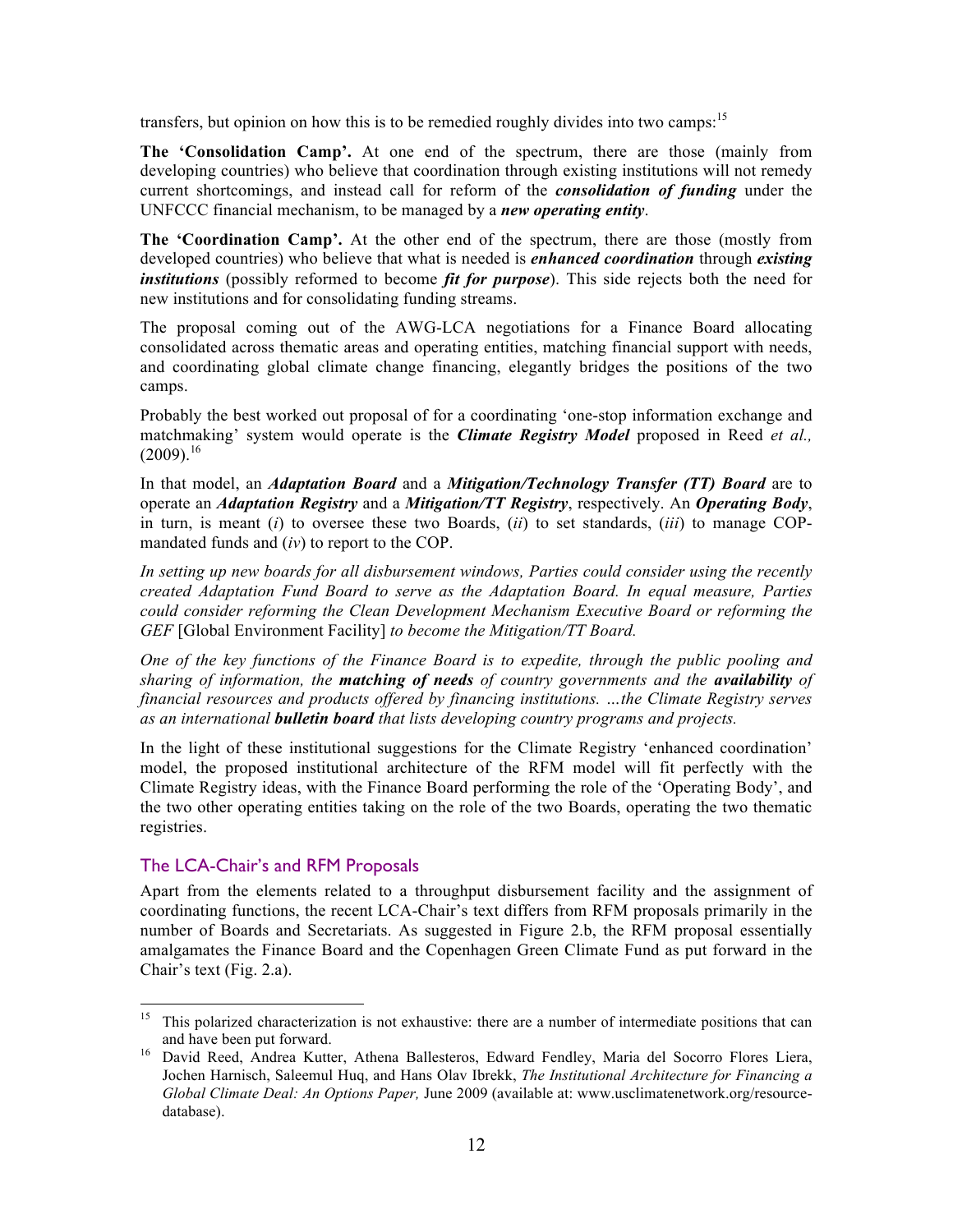

The fact is that both versions have their merits and draw-backs, mostly depending on what one envisages would be the function of the CGCF. Based on the fact that according to the Chair's text, the CGCF is meant to *provide simplified, improved and effective access to financial resources in a timely manner*, the CGCF could clearly operate such a disbursement facility. And if the main, if not only purpose of the CGCF were to operate such disbursements then it would be sufficiently different in character to allow for the sort of amalgamation envisaged in the RFM proposal, i.e. to have the Finance Board as the board of the CGCF.

However, if the CGCF is conceived to be 'just' another fund – albeit at a presumably larger scale than the other existing operating entities, then one could argue that giving the CGCF oversight of other operating entities would not be appropriate due to a clear potential for conflicts of interest.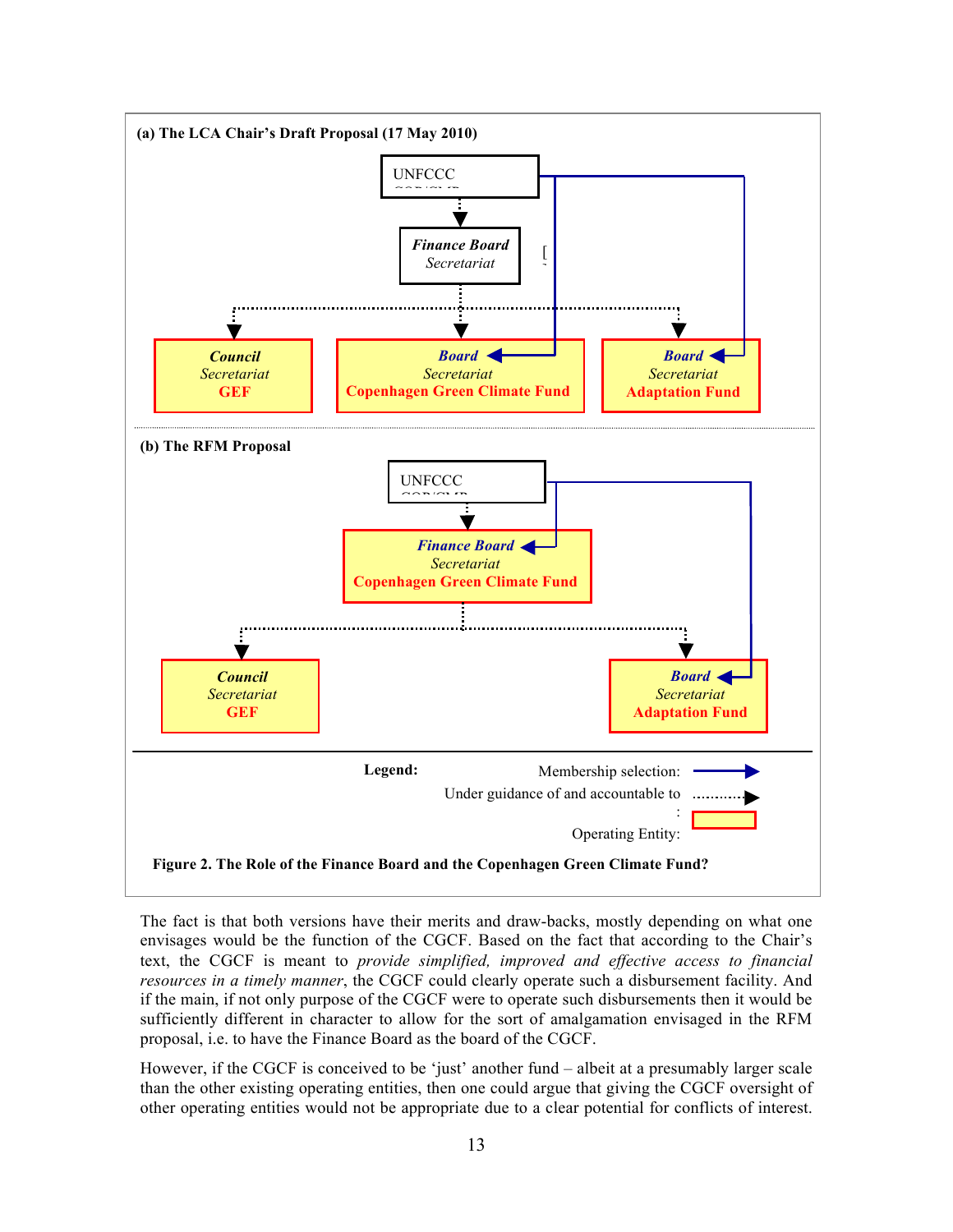In that case, it would indeed be more appropriate to have a separate Finance Board. Crucially, it has to be said that in order for the CGCF to operate under the UNFCCC financial mechanism, a formal COP decision, meaning consensus of the Parties is required.